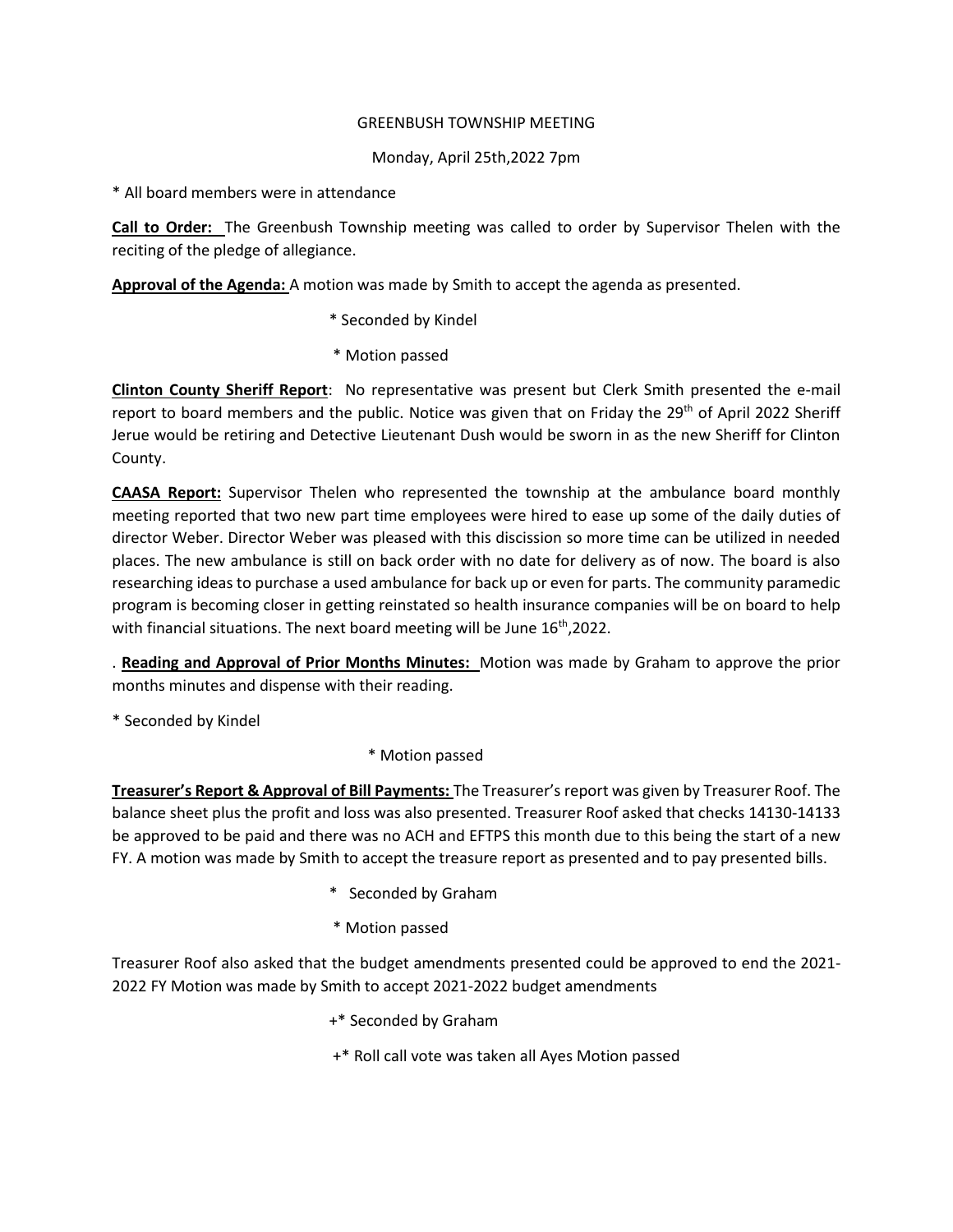**CORRESPONDENCE:** Supervisor Thelen was again contacted on different drains in the county that are looking at some kind of maintenance Clerk Smith reported that our local home town store in Eureka will be celebrating their 1<sup>st</sup> Anniversary and she will be sending them a card and asked residents to visit the store.

**County Commissioner Report-Kam Washburn**: County commissioners are still looking over the possibility of broad ban for the county and feel a second meeting would be beneficial to update current information. Washburn hopes to have the meeting sometime in May. Washburn also went over the retirement and replacements that are going on in the county and commented on everyone's dedication to their jobs=and that our county will be in good hands with the new replacements; an explanation was given on the county mileage rates that need to go up to full amounts and this would be something that would go on the August 2022 ballot. Watch for more information to follow and this does happen every four years.

**Assessor Report-Beth Botke**: Post cards will once again be going out to land owners to advise them of measurements of their property. Botke was also quite interested in all the calls she had been getting on the sale of the Greenbush Church.

## **OLD BUSINESS**

\* Road Report- Board members Thelen. Kindel and Graham meet with the RC on April 25th 2022 to discuss maintenance on our roads such as gravel, seal coating and chloride. Contracts will be forthcoming for signature. Michigan turnarounds are in full progress and plan to be finished very soon. This will put turnarounds all the way to 57. Also, Supervisor Thelen has talked to M-dot about the work on the bridge at the river on north US 27and the Supervisor assured Thelen that the repairs are coming along on schedule. Thelen reported that it was coming along as schedule.

\*ARPA- Reported by Thelen that work was still in progress to file our April 30th deadline

## **NEW BUSINESS:**

\*Signing of 2022-2023 road contracts- discussion by board on the 9 contracts to be signed and the dates for the disbursement of chloride. Motion was made by Graham to accept and sign the 2022-2023 road contracts

- \* Seconded by Roof
- \* Roll call vote was taken motion passed with all ayes

\*Door Proposals- discussion on two proposals to install new doors. Board members were in agreement that both proposals were in range of our expense. Motion by Thelen to have Clerk Smith purchase the doors and to review the bids when the doors come in.

- \* Seconded by Kindel
- \* Motion passed